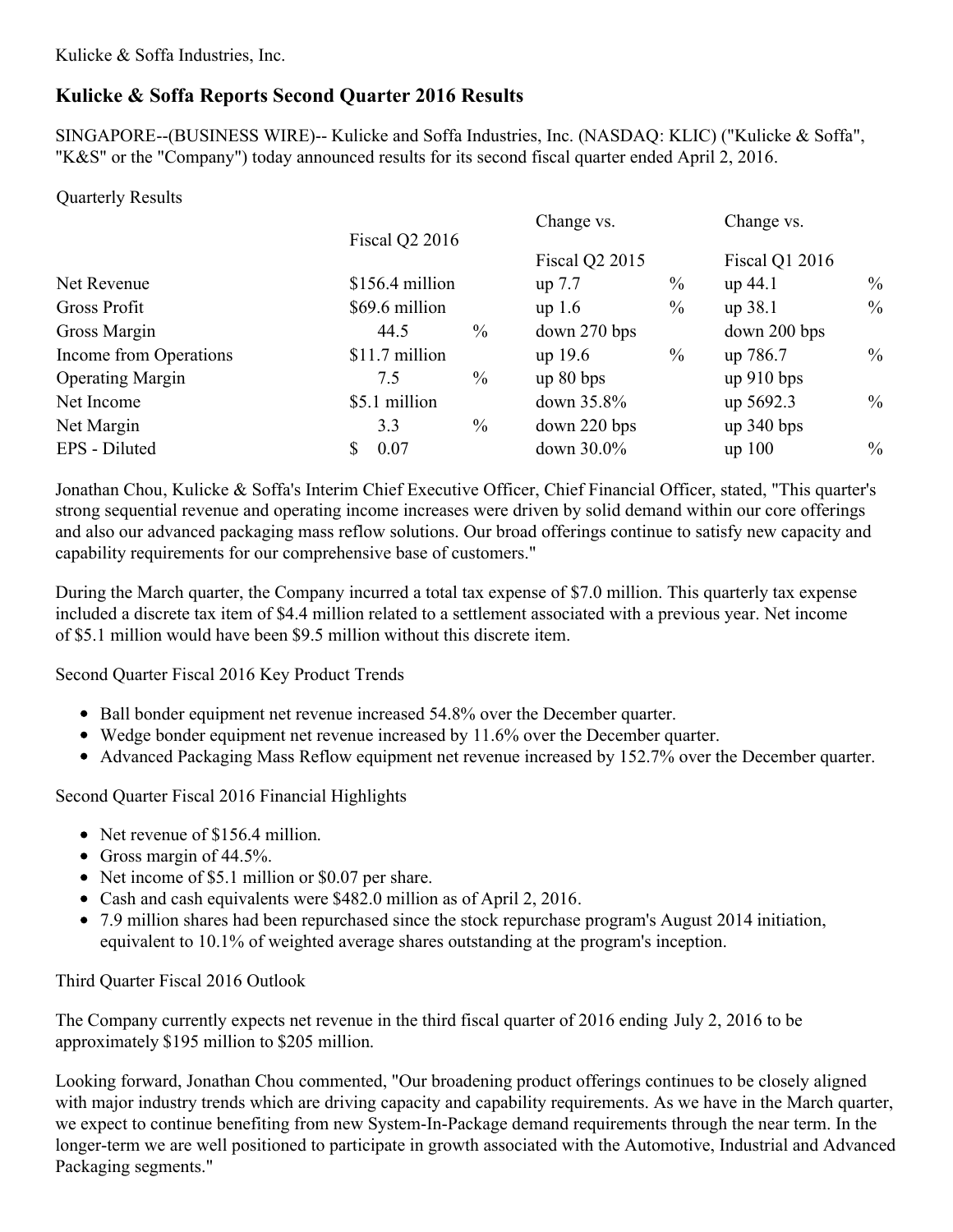#### Earnings Conference Call Details

A conference call to discuss these results will be held today, May 4, 2016, beginning at 8:00 am (EDT). To access the conference call, interested parties may call +1-877-407-8037 or internationally +1-201-689-8037. The call will also be available by live webcast at [investor.kns.com](http://investor.kns.com/).

A replay will be available from approximately one hour after the completion of the call through May 11, 2016 by calling toll-free  $+1-877-660-6853$  or internationally  $+1-201-612-7415$  and using the replay ID number of 13634930. A webcast replay will also be available at [investor.kns.com](http://investor.kns.com/).

## About Kulicke & Soffa

Kulicke & Soffa (NASDAQ: KLIC) is a global leader in the design and manufacture of semiconductor, LED and electronic assembly equipment. As a pioneer in this industry, K&S has provided customers with market leading packaging solutions for decades. In recent years, K&S has expanded its product offerings through strategic acquisitions and organic development, adding advanced packaging, advanced SMT, wedge bonding and a broader range of expendable tools to its core ball bonding products. Combined with its extensive expertise in process technology, K&S is well positioned to help customers meet the challenges of assembling the next-generation semiconductor and LED devices. [\(www.kns.com](http://cts.businesswire.com/ct/CT?id=smartlink&url=http%3A%2F%2Fwww.kns.com&esheet=51334625&newsitemid=20160504005558&lan=en-US&anchor=www.kns.com&index=1&md5=8b7e840efae209e4bc1bcec326dcbedf)) The content of our website is not incorporated by reference herein.

### *Caution Concerning Results and Forward Looking Statements*

In addition to historical statements, this press release contains statements relating to future events and our future *results. These statements are "forward-looking" statements within the meaning of the Private Securities Litigation* Reform Act of 1995, and include, but are not limited to, statements that relate to our future revenue, sustained, *increasing, continuing or strengthening demand for our products, replacement demand, our research and* development efforts, our ability to control costs, and our ability to identify and realize new growth opportunities within segments, such as automotive and industrial as well as surrounding technology adoption such as system in *package and advanced packaging techniques. While these forward-looking statements represent our judgments and future expectations concerning our business, a number of risks, uncertainties and other important factors could* cause actual developments and results to differ materially from our expectations. These factors include, but are not limited to: the risk that customer orders already received may be postponed or canceled, generally without charges; the risk that anticipated customer orders may not materialize; the risk that our suppliers may not be able to meet our demands on a timely basis; the volatility in the demand for semiconductors and our products and services; the *risk that identified market opportunities may not grow or developed as we anticipated; volatile global economic conditions, which could result in, among other things, sharply lower demand for products containing* semiconductors and for the Company's products, and disruption of capital and credit markets; the risk of failure to *successfully manage our operations; acts of terrorism and violence; risks, such as changes in trade regulations, currency fluctuations, political instability and war, which may be associated with a substantial non-U.S. customer* and supplier base and substantial non-U.S. manufacturing operations; and the factors listed or discussed in Kulicke and Soffa Industries, Inc. 2015 Annual Report on Form 10-K and our other filings with the Securities and Exchange Commission. Kulicke and Soffa Industries, Inc. is under no obligation to (and expressly disclaims any obligation to) update or alter its forward-looking statements whether as a result of new information, future events or otherwise.

# KULICKE & SOFFA INDUSTRIES, INC. CONSOLIDATED STATEMENTS OF OPERATIONS

*(In thousands, except per share and employee data) (Unaudited)*

|               |           | Three months ended           |           | Six months ended             |  |  |
|---------------|-----------|------------------------------|-----------|------------------------------|--|--|
|               |           | April 2, 2016 March 28, 2015 |           | April 2, 2016 March 28, 2015 |  |  |
| Net revenue   | \$156,400 | \$145,227                    | \$264,934 | \$252,665                    |  |  |
| Cost of sales | 86.753    | 76.657                       | 144.866   | 129,361                      |  |  |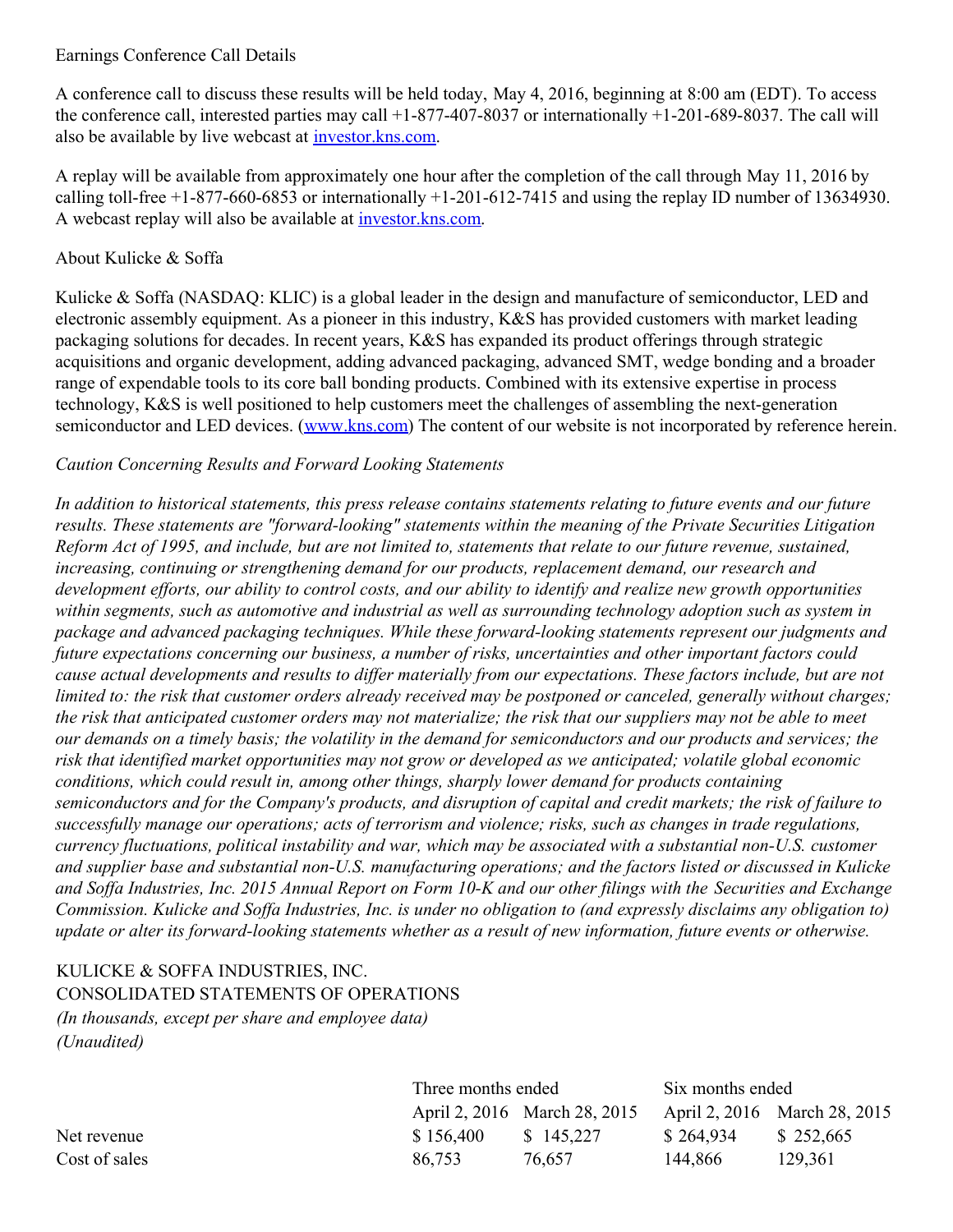| Gross profit:<br>Gperating expenses:                                                                       | 69,647             | 68,570                       | 120,068       | 123,304          |               |  |
|------------------------------------------------------------------------------------------------------------|--------------------|------------------------------|---------------|------------------|---------------|--|
| Selling, general and administrative                                                                        | 33,788             | 32,891                       | 58,152        | 56,989           |               |  |
| Research and development                                                                                   | 22,439             | 23,172                       | 46,633        | 42,753           |               |  |
| Amortization of intangible assets                                                                          | 1,665              | 2,757                        | 3,331         | 4,086            |               |  |
| Restructuring                                                                                              | 46                 | (41)                         | ) 1,948       | (41)             | $\mathcal{Y}$ |  |
| Total operating expenses                                                                                   | 57,938             | 58,779                       | 110,064       | 103,787          |               |  |
| Income from operations:                                                                                    | 11,709             | 9,791                        | 10,004        | 19,517           |               |  |
| Other income (expense):                                                                                    |                    |                              |               |                  |               |  |
| Interest income                                                                                            | 701                | 453                          | 1,323         | 715              |               |  |
| Interest expense                                                                                           | (276)              | $)$ (316)                    | (549)         | (619)            |               |  |
| Income from operations before income taxes                                                                 | 12,134             | 9,928                        | 10,778        | 19,613           |               |  |
| Income taxes expense                                                                                       | 7,045              | 1,997                        | 5,780         | 3,840            |               |  |
| Net income                                                                                                 | \$5,089            | \$7,931                      | \$4,998       | \$15,773         |               |  |
| Net income per share:                                                                                      |                    |                              |               |                  |               |  |
| <b>Basic</b>                                                                                               | \$0.07             | \$0.10                       | \$0.07        | \$0.21           |               |  |
| Diluted                                                                                                    | \$0.07             | \$0.10                       | \$0.07        | \$0.20           |               |  |
| Weighted average shares outstanding:                                                                       |                    |                              |               |                  |               |  |
| <b>Basic</b>                                                                                               | 70,389             | 76,821                       | 70,563        | 76,855           |               |  |
| Diluted                                                                                                    | 70,634             | 77,570                       | 70,801        | 77,488           |               |  |
|                                                                                                            | Three months ended |                              |               | Six months ended |               |  |
| Supplemental financial data:                                                                               |                    | April 2, 2016 March 28, 2015 | April 2, 2016 | March 28, 2015   |               |  |
| Depreciation and amortization                                                                              | \$4,151            | \$5,007                      | \$8,202       | \$8,563          |               |  |
| Capital expenditures                                                                                       | 1,522              | 1,191                        | 2,916         | 3,444            |               |  |
| Equity-based compensation expense:                                                                         |                    |                              |               |                  |               |  |
| Cost of sales                                                                                              | 97                 | 88                           | 225           | 216              |               |  |
| Selling, general and administrative                                                                        | 1,460              | 1,976                        | 690           | 4,475            |               |  |
| Research and development                                                                                   | 416                | 517                          | 1,120         | 1,325            |               |  |
| Total equity-based compensation expense                                                                    | \$1,973            | \$2,581                      | \$2,035       | \$6,016          |               |  |
|                                                                                                            | As of              |                              |               |                  |               |  |
|                                                                                                            |                    | April 2, 2016 March 28, 2015 |               |                  |               |  |
| Backlog of orders 1                                                                                        | \$130,549          | \$77,509                     |               |                  |               |  |
| Number of employees                                                                                        | 2,639              | 2,822                        |               |                  |               |  |
| Represents customer purchase commitments. While the Company believes these orders are firm, they are<br>1. |                    |                              |               |                  |               |  |
| generally cancellable by customers without penalty.                                                        |                    |                              |               |                  |               |  |
| KULICKE & SOFFA INDUSTRIES, INC.                                                                           |                    |                              |               |                  |               |  |
| <b>CONSOLIDATED BALANCE SHEETS</b>                                                                         |                    |                              |               |                  |               |  |

*(In thousands)*

*(Unaudited)*

As of April 2, 2016 October 3, 2015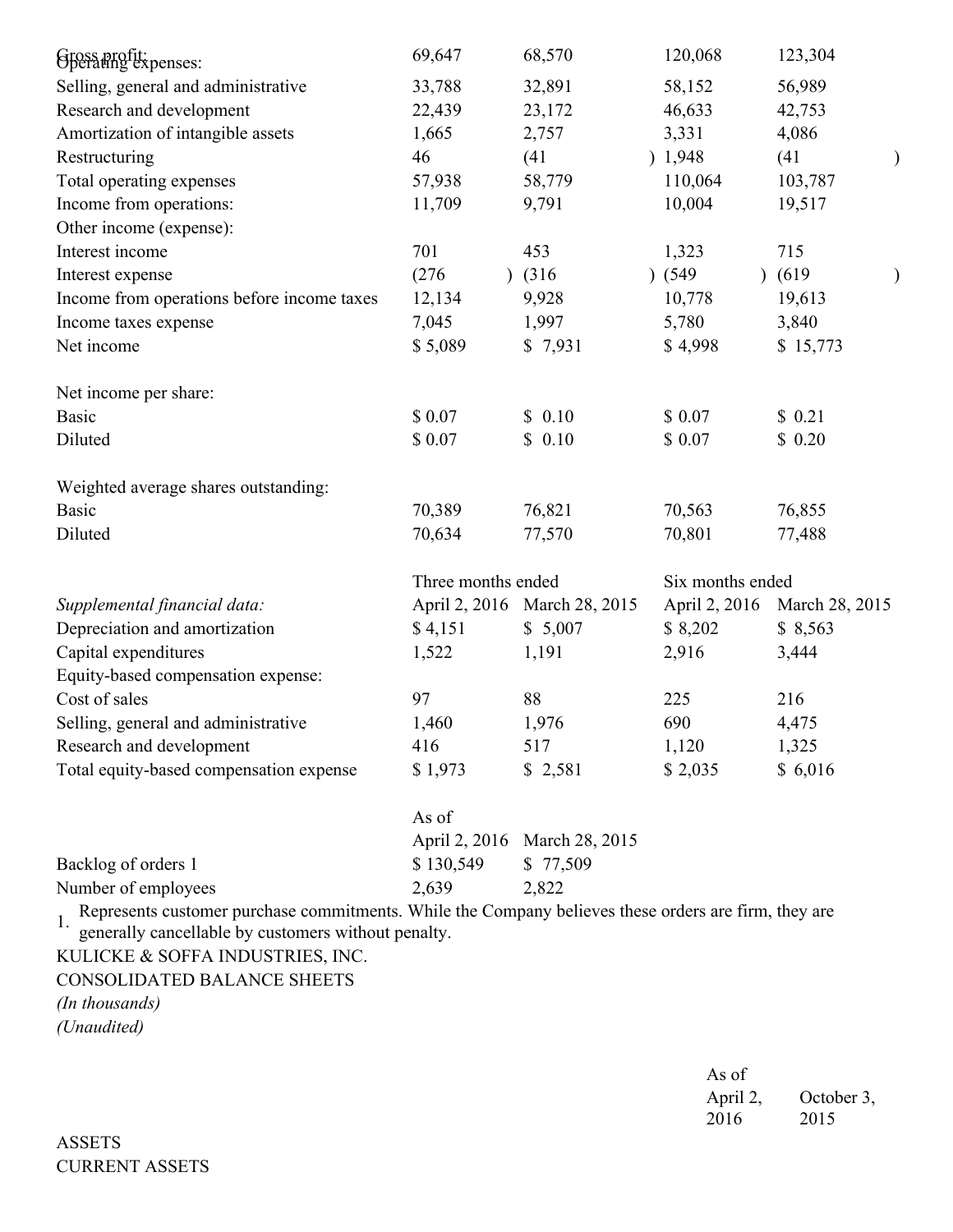| Cash and cash equivalents<br>Accounts and other receivable, net of allowance for doubtful accounts<br>of \$366 and \$621 respectively                    |                                                      |                                | \$481,993<br>162,546                             | \$498,614<br>108,596         |               |
|----------------------------------------------------------------------------------------------------------------------------------------------------------|------------------------------------------------------|--------------------------------|--------------------------------------------------|------------------------------|---------------|
| Inventories, net                                                                                                                                         |                                                      |                                | 79,780                                           | 79,096                       |               |
| Prepaid expenses and other current assets                                                                                                                |                                                      |                                | 16,463                                           | 16,937                       |               |
| Deferred income taxes                                                                                                                                    |                                                      |                                |                                                  | 4,126                        |               |
| TOTAL CURRENT ASSETS                                                                                                                                     |                                                      |                                | 740,782                                          | 707,369                      |               |
| Property, plant and equipment, net                                                                                                                       |                                                      |                                | 51,312                                           | 53,234                       |               |
| Goodwill                                                                                                                                                 |                                                      |                                | 81,272                                           | 81,272                       |               |
| Intangible assets                                                                                                                                        |                                                      |                                | 54,140                                           | 57,471                       |               |
| Other assets                                                                                                                                             |                                                      |                                | 7,472                                            | 5,120                        |               |
| <b>TOTAL ASSETS</b>                                                                                                                                      |                                                      |                                | \$934,978                                        | \$904,466                    |               |
| LIABILITIES AND SHAREHOLDERS' EQUITY                                                                                                                     |                                                      |                                |                                                  |                              |               |
| <b>CURRENT LIABILITIES</b>                                                                                                                               |                                                      |                                |                                                  |                              |               |
| Accounts payable                                                                                                                                         |                                                      |                                | \$59,817                                         | \$25,521                     |               |
| Accrued expenses and other current liabilities                                                                                                           |                                                      |                                | 45,612                                           | 45,971                       |               |
| Income taxes payable                                                                                                                                     |                                                      |                                | 10,272                                           | 2,442                        |               |
| TOTAL CURRENT LIABILITIES                                                                                                                                |                                                      |                                | 115,701                                          | 73,934                       |               |
| Financing obligation                                                                                                                                     |                                                      |                                | 17,174                                           | 16,483                       |               |
| Deferred income taxes                                                                                                                                    |                                                      |                                | 28,473                                           | 33,958                       |               |
| Other liabilities                                                                                                                                        |                                                      |                                | 10,724                                           | 10,842                       |               |
| <b>TOTAL LIABILITIES</b>                                                                                                                                 |                                                      |                                | 172,072                                          | 135,217                      |               |
| <b>SHAREHOLDERS' EQUITY</b>                                                                                                                              |                                                      |                                |                                                  |                              |               |
| Common stock, no par value                                                                                                                               |                                                      |                                | 494,022                                          | 492,339                      |               |
| Treasury stock, at cost                                                                                                                                  |                                                      |                                | (139, 407)                                       | (124, 856)                   | $\mathcal{E}$ |
| Retained earnings                                                                                                                                        |                                                      |                                | 407,861                                          | 402,863                      |               |
| Accumulated other comprehensive income                                                                                                                   |                                                      |                                | 430                                              | (1,097)                      |               |
| TOTAL SHAREHOLDERS' EQUITY                                                                                                                               |                                                      |                                | 762,906                                          | 769,249                      |               |
| TOTAL LIABILITIES AND SHAREHOLDERS' EQUITY<br>KULICKE & SOFFA INDUSTRIES, INC.<br>CONSOLIDATED STATEMENTS OF CASH FLOWS<br>(In thousands)<br>(Unaudited) |                                                      |                                | \$934,978                                        | \$904,466                    |               |
|                                                                                                                                                          |                                                      |                                |                                                  |                              |               |
| Net cash (used in) / provided by operating activities                                                                                                    | Three months ended<br>April 2,<br>2016<br>\$ (8,673) | March 28,<br>2015<br>3, 2, 118 | Six months ended<br>April 2,<br>2016<br>\$ (979) | March 28,<br>2015<br>348,560 |               |
| Net cash used in investing activities, continuing                                                                                                        |                                                      |                                |                                                  |                              |               |
|                                                                                                                                                          | (180)                                                | (86.381)                       | (1.792)                                          | (90.557)                     |               |

operations

Net cash used in financing activities, continuing operations

Effect of exchange rate changes on cash and cash equivalents

| 2016       | 2015      | 2016     | 2015      |  |
|------------|-----------|----------|-----------|--|
| \$ (8,673) | 3, 2, 118 | \$ (979) | 348,560   |  |
| (180       | (86,381)  | (1,792)  | (90, 557) |  |
| (1,668)    | (10, 971) | (14,093) | (18,592)  |  |
| (421       | (210)     | ) 243    | (246)     |  |